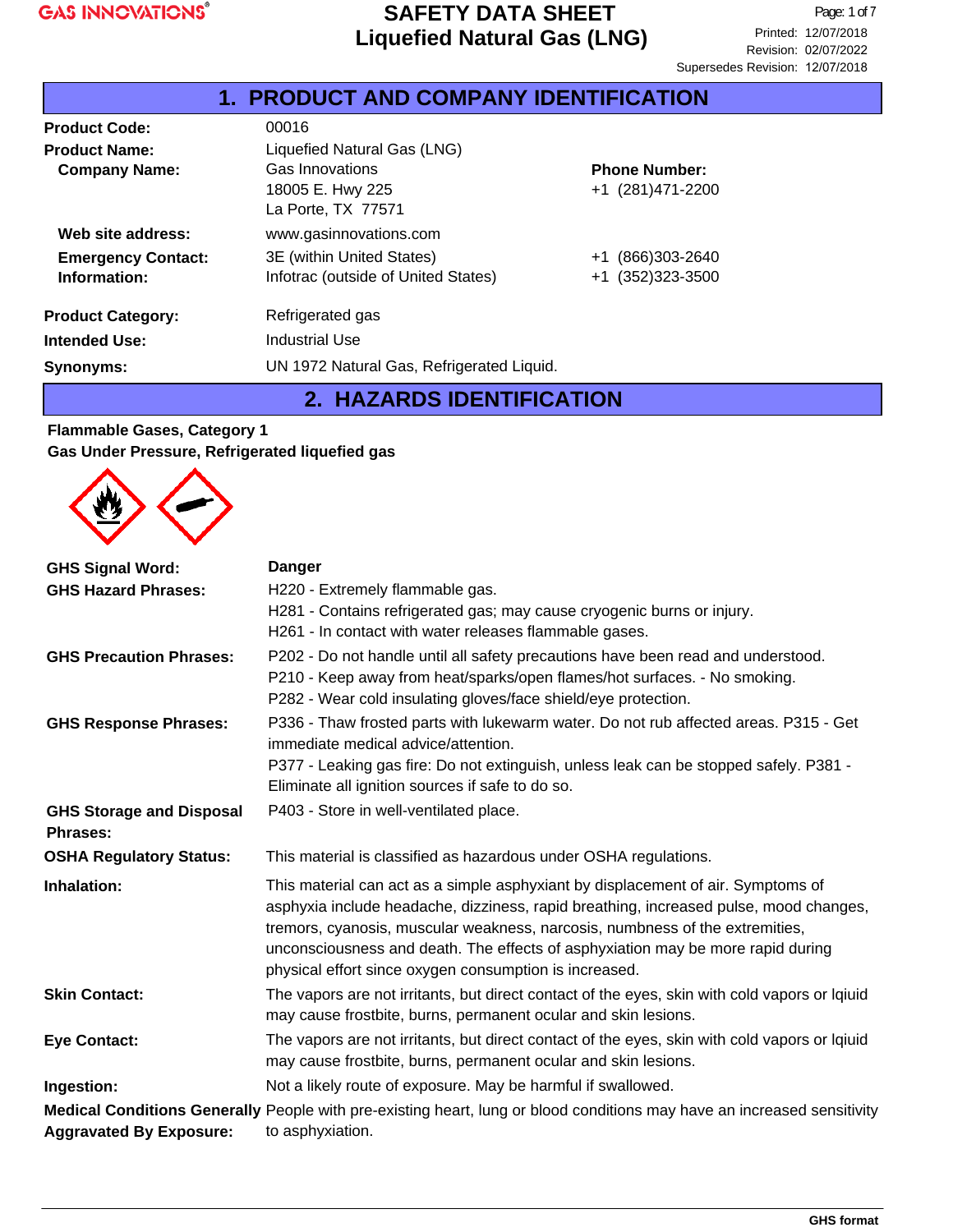

| 3. COMPOSITION/INFORMATION ON INGREDIENTS                                                                                                                                                                                                                                                                                                                                                                                                                                                                                                                                                                                                                       |                                 |                                                                                                                                                                                                                                                                                                                                                                                                                                                                                                                                                                                 |                    |                                                                                                                                                                                                                                                                                                                                                                                                                                            |  |              |  |                                                                                            |
|-----------------------------------------------------------------------------------------------------------------------------------------------------------------------------------------------------------------------------------------------------------------------------------------------------------------------------------------------------------------------------------------------------------------------------------------------------------------------------------------------------------------------------------------------------------------------------------------------------------------------------------------------------------------|---------------------------------|---------------------------------------------------------------------------------------------------------------------------------------------------------------------------------------------------------------------------------------------------------------------------------------------------------------------------------------------------------------------------------------------------------------------------------------------------------------------------------------------------------------------------------------------------------------------------------|--------------------|--------------------------------------------------------------------------------------------------------------------------------------------------------------------------------------------------------------------------------------------------------------------------------------------------------------------------------------------------------------------------------------------------------------------------------------------|--|--------------|--|--------------------------------------------------------------------------------------------|
| CAS#                                                                                                                                                                                                                                                                                                                                                                                                                                                                                                                                                                                                                                                            |                                 | <b>Hazardous Components (Chemical Name)</b>                                                                                                                                                                                                                                                                                                                                                                                                                                                                                                                                     |                    | <b>Concentration</b>                                                                                                                                                                                                                                                                                                                                                                                                                       |  |              |  |                                                                                            |
| 74-82-8                                                                                                                                                                                                                                                                                                                                                                                                                                                                                                                                                                                                                                                         | Methane                         |                                                                                                                                                                                                                                                                                                                                                                                                                                                                                                                                                                                 |                    | 99.5%                                                                                                                                                                                                                                                                                                                                                                                                                                      |  |              |  |                                                                                            |
| 7727-37-9                                                                                                                                                                                                                                                                                                                                                                                                                                                                                                                                                                                                                                                       | Nitrogen                        |                                                                                                                                                                                                                                                                                                                                                                                                                                                                                                                                                                                 |                    | 0.5%                                                                                                                                                                                                                                                                                                                                                                                                                                       |  |              |  |                                                                                            |
|                                                                                                                                                                                                                                                                                                                                                                                                                                                                                                                                                                                                                                                                 |                                 |                                                                                                                                                                                                                                                                                                                                                                                                                                                                                                                                                                                 |                    | <b>4. FIRST AID MEASURES</b>                                                                                                                                                                                                                                                                                                                                                                                                               |  |              |  |                                                                                            |
| <b>Procedures:</b>                                                                                                                                                                                                                                                                                                                                                                                                                                                                                                                                                                                                                                              | <b>Emergency and First Aid</b>  |                                                                                                                                                                                                                                                                                                                                                                                                                                                                                                                                                                                 |                    |                                                                                                                                                                                                                                                                                                                                                                                                                                            |  |              |  |                                                                                            |
| In Case of Inhalation:                                                                                                                                                                                                                                                                                                                                                                                                                                                                                                                                                                                                                                          |                                 | If breathing is difficult, remove to fresh air and keep at rest in a position comfortable for<br>breathing. If breathing is difficult, give oxygen or administer artificial respiration. Get<br>medical aid if irritation develops and persists.                                                                                                                                                                                                                                                                                                                                |                    |                                                                                                                                                                                                                                                                                                                                                                                                                                            |  |              |  |                                                                                            |
| In Case of Skin Contact:                                                                                                                                                                                                                                                                                                                                                                                                                                                                                                                                                                                                                                        |                                 | Liquefied gases may cause cryogenic burns or injury. Treat frostbitten skin by flushing or<br>immersing affected area in lukewarm water. Do not rub affected area. Do not remove<br>clothing that adheres due to freezing. After sensation has returned to the skin, keep skin<br>warm, dry, and clean. If blistering occurs, apply a sterile dressing. Seek immediate<br>medical attention.                                                                                                                                                                                    |                    |                                                                                                                                                                                                                                                                                                                                                                                                                                            |  |              |  |                                                                                            |
| In Case of Eye Contact:<br>advice/attention.                                                                                                                                                                                                                                                                                                                                                                                                                                                                                                                                                                                                                    |                                 |                                                                                                                                                                                                                                                                                                                                                                                                                                                                                                                                                                                 |                    | For contact with the liquefied gas, remove contact lenses if present, hold eyes open and<br>gently flush the affected eye(s) with lukewarm water. Get immediate medical                                                                                                                                                                                                                                                                    |  |              |  |                                                                                            |
| In Case of Ingestion:<br>Not a likely route of exposure. In the unlikely event of ingestion, obtain medical attention<br>immediately.                                                                                                                                                                                                                                                                                                                                                                                                                                                                                                                           |                                 |                                                                                                                                                                                                                                                                                                                                                                                                                                                                                                                                                                                 |                    |                                                                                                                                                                                                                                                                                                                                                                                                                                            |  |              |  |                                                                                            |
| <b>Exposure:</b>                                                                                                                                                                                                                                                                                                                                                                                                                                                                                                                                                                                                                                                | <b>Signs and Symptoms Of</b>    | Light hydrocarbon gases are simple asphyxiant and can cause anesthetic effects at high<br>concentrations. Symptoms of overexposure, which are reversible if exposure is stopped,<br>can include shortness of breath, drowsiness, headaches, confusion, decreased<br>coordination, visual disturbances and vomiting. Continued exposure can lead to hypoxia,<br>rapid breathing, numbness, unconsciousness and death. The signs of frostbite are a<br>change in the color of the skin to grey or white, followed later by blisters. The skin may<br>become inflamed and painful. |                    |                                                                                                                                                                                                                                                                                                                                                                                                                                            |  |              |  |                                                                                            |
| <b>Note to Physician:</b><br>arrhythmias.                                                                                                                                                                                                                                                                                                                                                                                                                                                                                                                                                                                                                       |                                 |                                                                                                                                                                                                                                                                                                                                                                                                                                                                                                                                                                                 |                    | Show this safety data sheet to the doctor in attendance. Epinephrine and other<br>sympathomimetic drugs may initiate cardiac arrhythmias in persons exposed to high<br>concentrations of hydrocarbon solvents (e.g., in enclosed spaces or with deliberate<br>abuse). The use of other drugs with less arrhythmogenic potential should be considered.<br>If sympathomimetic drugs are administered, observe for the development of cardiac |  |              |  |                                                                                            |
|                                                                                                                                                                                                                                                                                                                                                                                                                                                                                                                                                                                                                                                                 |                                 |                                                                                                                                                                                                                                                                                                                                                                                                                                                                                                                                                                                 |                    | <b>5. FIRE FIGHTING MEASURES</b>                                                                                                                                                                                                                                                                                                                                                                                                           |  |              |  |                                                                                            |
| Flash Pt:                                                                                                                                                                                                                                                                                                                                                                                                                                                                                                                                                                                                                                                       |                                 | $-136$ C ( $-213$ F)                                                                                                                                                                                                                                                                                                                                                                                                                                                                                                                                                            |                    | Method Used: Unknown                                                                                                                                                                                                                                                                                                                                                                                                                       |  |              |  |                                                                                            |
| <b>Explosive Limits:</b>                                                                                                                                                                                                                                                                                                                                                                                                                                                                                                                                                                                                                                        |                                 | LEL: $5\%$ (V)                                                                                                                                                                                                                                                                                                                                                                                                                                                                                                                                                                  | at 25.0 C (77.0 F) |                                                                                                                                                                                                                                                                                                                                                                                                                                            |  | UEL: 15% (V) |  | at 25.0 C (77.0 F)                                                                         |
| <b>Autoignition Pt:</b>                                                                                                                                                                                                                                                                                                                                                                                                                                                                                                                                                                                                                                         |                                 | 537 C (999 F)                                                                                                                                                                                                                                                                                                                                                                                                                                                                                                                                                                   |                    |                                                                                                                                                                                                                                                                                                                                                                                                                                            |  |              |  |                                                                                            |
|                                                                                                                                                                                                                                                                                                                                                                                                                                                                                                                                                                                                                                                                 |                                 | Suitable Extinguishing Media: Dry chemical (Purple-K) and carbon dioxide are the most effective types of extinguishing<br>media. To suppress or contain, use water fog or high expansion foam.                                                                                                                                                                                                                                                                                                                                                                                  |                    |                                                                                                                                                                                                                                                                                                                                                                                                                                            |  |              |  |                                                                                            |
| Media:                                                                                                                                                                                                                                                                                                                                                                                                                                                                                                                                                                                                                                                          | <b>Unsuitable Extinguishing</b> | of the fire by increasing the rate of vaporization of the liquid to gas.                                                                                                                                                                                                                                                                                                                                                                                                                                                                                                        |                    |                                                                                                                                                                                                                                                                                                                                                                                                                                            |  |              |  | Water is not a suitable agent for fighting a LNG fire directly because it causes expansion |
| Firefighters should wear self-contained breathing apparatus and full firefighting turnout<br><b>Fire Fighting Instructions:</b><br>gear. Flame-retardant clothing, gloves and proper eye protection need to be worn in any<br>situation where there is the potential for LNG vapors to ignite accidentally. If safe to do<br>so, try to remove ignition sources. Use non-sparking tools to shut off the gas. Do not try<br>to extinguish the fire if the gas leak can't be stopped. If there is no risk to the surrounding<br>area, let the fire burn itself out. If needed, use a combustible gas detector to establish a<br>secure perimeter around the site. |                                 |                                                                                                                                                                                                                                                                                                                                                                                                                                                                                                                                                                                 |                    |                                                                                                                                                                                                                                                                                                                                                                                                                                            |  |              |  |                                                                                            |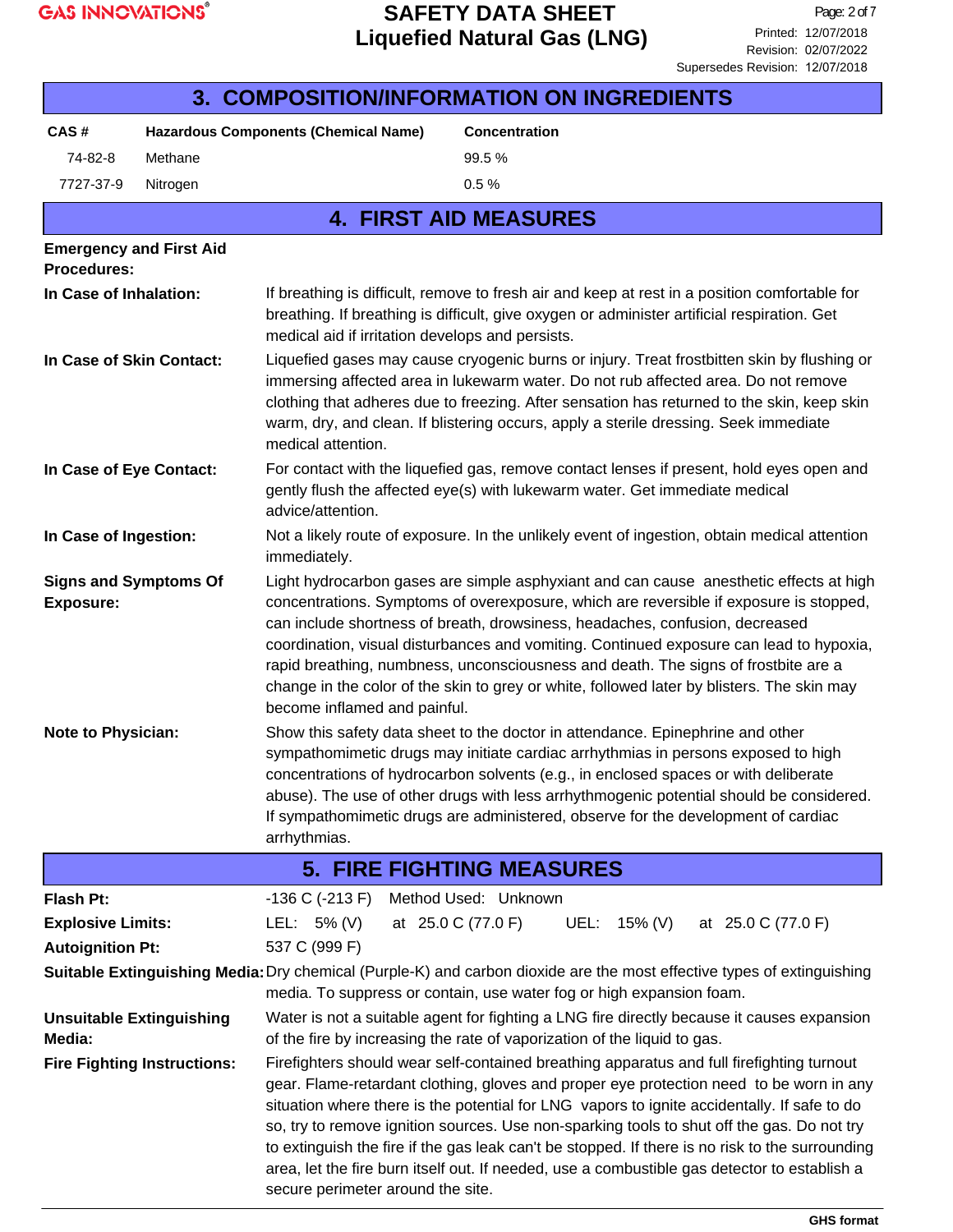| <b>GAS INNOVATIONS®</b>                                                                           | <b>SAFETY DATA SHEET</b><br><b>Liquefied Natural Gas (LNG)</b>                                                                                                                                                                                                                                                                                                                                                                                                                                                                                                                                                                                                                                                                                                                                                                                                                                                  | Page: 3 of 7<br>Printed: 12/07/2018<br>Revision: 02/07/2022<br>Supersedes Revision: 12/07/2018 |
|---------------------------------------------------------------------------------------------------|-----------------------------------------------------------------------------------------------------------------------------------------------------------------------------------------------------------------------------------------------------------------------------------------------------------------------------------------------------------------------------------------------------------------------------------------------------------------------------------------------------------------------------------------------------------------------------------------------------------------------------------------------------------------------------------------------------------------------------------------------------------------------------------------------------------------------------------------------------------------------------------------------------------------|------------------------------------------------------------------------------------------------|
| <b>Flammable Properties and</b><br>Hazards:                                                       | Spilled material may pool on the ground and flow toward lower points until the<br>temperature rises above -100C (-148F). If the spill has not ignited, water spray can be<br>used to direct flammable gas-air mixtures away from ignition sources. LNG vapors are<br>heavier than air until the vapors reach -180F. During a significant spill the vapors<br>generated may travel long distances to a distant ignition source.<br>Highly flammable, extremely cold liquid and gas. Forms explosive mixtures in air and with<br>oxidizing agents.<br>A Rapid Phase Transition (RPT) can occur when there is a significant difference in<br>temperature between the LNG and a warmer liquid; this reaction can cause<br>instantaneous vaporization of the LNG. The sudden increase in total volume occupied by                                                                                                    |                                                                                                |
| <b>Hazardous Combustion</b>                                                                       | the LNG may generate a shock wave (sudden generation of overpressure but without<br>combustion).<br>High temperatures and fire conditions can result in the formation of carbon monoxide and<br>carbon dioxide, Fireball forms if gas is ignited immediately after release.                                                                                                                                                                                                                                                                                                                                                                                                                                                                                                                                                                                                                                     |                                                                                                |
| <b>Products:</b>                                                                                  |                                                                                                                                                                                                                                                                                                                                                                                                                                                                                                                                                                                                                                                                                                                                                                                                                                                                                                                 |                                                                                                |
|                                                                                                   | <b>6. ACCIDENTAL RELEASE MEASURES</b>                                                                                                                                                                                                                                                                                                                                                                                                                                                                                                                                                                                                                                                                                                                                                                                                                                                                           |                                                                                                |
| <b>Protective Precautions,</b><br><b>Protective Equipment and</b><br><b>Emergency Procedures:</b> | Use proper personal protective equipment as indicated in Section 8.                                                                                                                                                                                                                                                                                                                                                                                                                                                                                                                                                                                                                                                                                                                                                                                                                                             |                                                                                                |
| <b>Environmental Precautions:</b>                                                                 | Liquefied Natural Gas (LNG) will not pollute natural resources such as ground water, soil,<br>wetlands, streams or beaches. It vaporizes quickly and completely, and because it is<br>lighter than air, it does not contain any pollutants from the spill.                                                                                                                                                                                                                                                                                                                                                                                                                                                                                                                                                                                                                                                      |                                                                                                |
| <b>Steps To Be Taken In Case</b><br><b>Material Is Released Or</b><br>Spilled:                    | Remove all sources of ignition. Ensure adequate ventilation. Notify relevant authorities in<br>accordance with applicable regulations. Recommended measures are based on the most<br>likely spillage scenarios for this material; however local conditions and regulations may<br>influence or limit the choice of appropriate actions to be taken.                                                                                                                                                                                                                                                                                                                                                                                                                                                                                                                                                             |                                                                                                |
|                                                                                                   | <b>7. HANDLING AND STORAGE</b>                                                                                                                                                                                                                                                                                                                                                                                                                                                                                                                                                                                                                                                                                                                                                                                                                                                                                  |                                                                                                |
| Handling:                                                                                         | <b>Precautions To Be Taken in</b> To be handled by trained personnel only, using equipment specifically designed for LNG<br>and following approved standard operating procedures. Cold burns may occur during<br>filling operations. Wear appropriate personal protective equipment (see section 8) and<br>use good industrial hygiene. Gas can accumulate in confined spaces and limit available<br>oxygen. Use only with adequate ventilation.<br>Take precautionary measures against static discharge. Electrostatic charge may<br>accumulate and create a hazardous condition when handling this material. To avoid fire,<br>dissipate static electricity during transfer by grounding and bonding containers and<br>equipment before transferring material.<br>Do not pressurize, cut, weld, braze, solder, drill, grind or expose such containers to heat,<br>flame, sparks or other sources of ignition. |                                                                                                |
| <b>Precautions To Be Taken in</b><br>Storing:                                                     | Store only in containers compatible for Liquefied Natural Gas storage. Post area with<br>proper signage such as no smoking, no open flames, personal protective equipment<br>requirements and cryogenic hazard. Use spark-proof tools and explosion proof<br>equipment. Keep away from heat, sparks and flame.                                                                                                                                                                                                                                                                                                                                                                                                                                                                                                                                                                                                  |                                                                                                |
| <b>Other Precautions:</b>                                                                         | Liquid methane tanks are equipped with pressure relief devices. Venting vapors may<br>obscure visibility. If venting or leaking methane catches fire, do not extinguish flames.<br>Flammable vapors may spread from leak creating an explosive reignition hazard.<br>Vapors can be ignited by pilot lights, other flames, smoking, sparks, heaters, electrical<br>equipment, static discharge, or other ignition sources at locations distant from product<br>handling point. Explosive atmospheres may linger. Before entering area, especially<br>confined areas, check atmosphere with an approved explosion meter. Never touch live<br>electrical parts.                                                                                                                                                                                                                                                    |                                                                                                |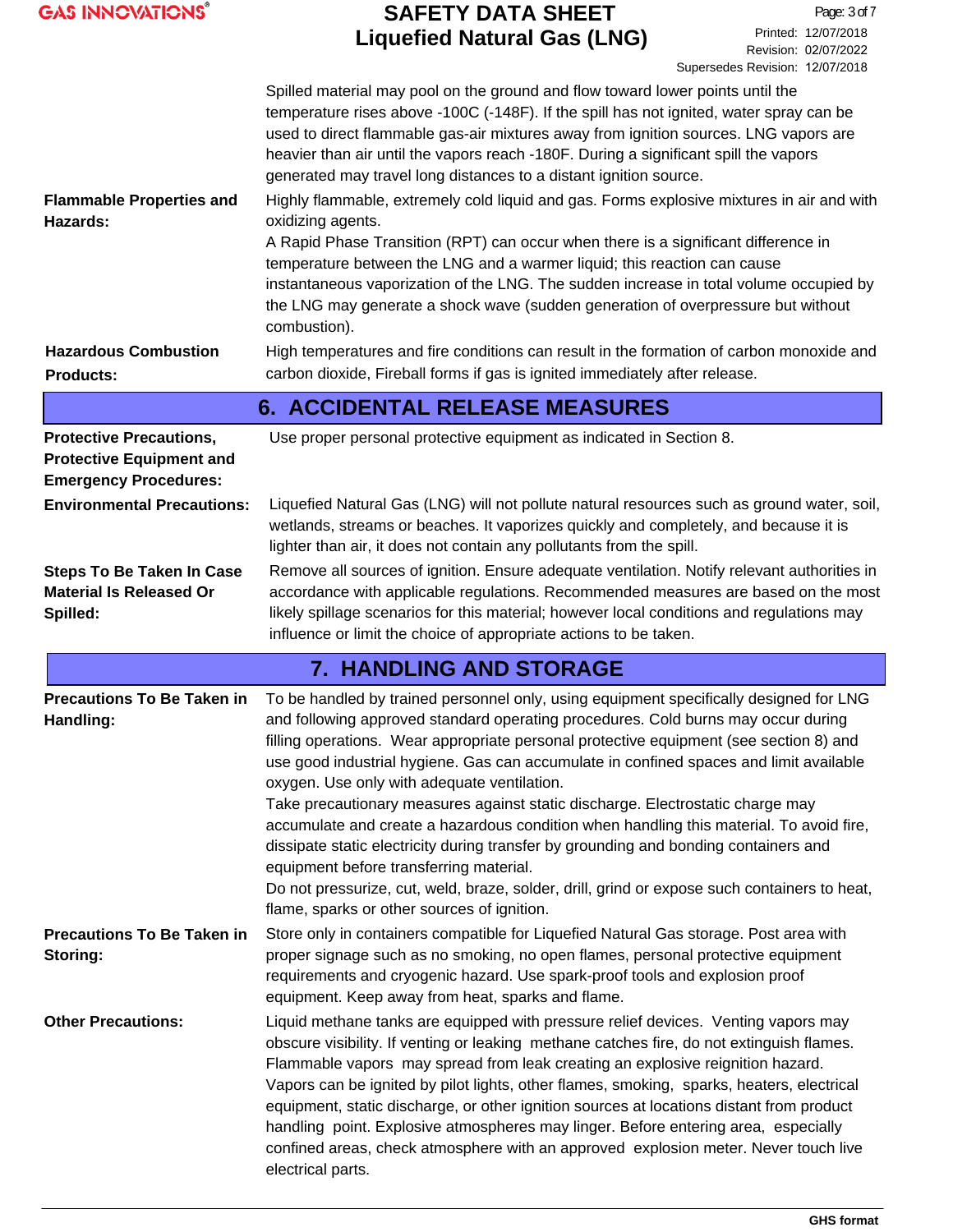Page: 4 of 7 Printed: 12/07/2018 Revision: 02/07/2022 Supersedes Revision: 12/07/2018

Avoid materials incompatible with cryogenic use; some metals such as carbon steel may fracture easily at low temperature. To prevent liquid or cold gas from being trapped in piping between valves, equip the piping with pressure relief devices. Use only transfer lines designed for cryogenic liquids. It is recommended to pipe all vents to the exterior of the building. Always store and use with adequate ventilation. Never work on a pressurized system. If a leak occurs, follow established procedures for isolation and blow down before attempting any repair. Never place a compressed gas cylinder where it may become part of an electrical circuit.

| 8. EXPOSURE CONTROLS/PERSONAL PROTECTION                                                                                                                                                                                                                                                                                                                                                                                                                                                                                                                                                 |                                   |                                                                                                                                                                                                                                                                                                                                                                                                                                  |                                                                   |  |                                                                                                                                                                                   |                     |  |
|------------------------------------------------------------------------------------------------------------------------------------------------------------------------------------------------------------------------------------------------------------------------------------------------------------------------------------------------------------------------------------------------------------------------------------------------------------------------------------------------------------------------------------------------------------------------------------------|-----------------------------------|----------------------------------------------------------------------------------------------------------------------------------------------------------------------------------------------------------------------------------------------------------------------------------------------------------------------------------------------------------------------------------------------------------------------------------|-------------------------------------------------------------------|--|-----------------------------------------------------------------------------------------------------------------------------------------------------------------------------------|---------------------|--|
|                                                                                                                                                                                                                                                                                                                                                                                                                                                                                                                                                                                          |                                   |                                                                                                                                                                                                                                                                                                                                                                                                                                  |                                                                   |  |                                                                                                                                                                                   |                     |  |
| CAS#                                                                                                                                                                                                                                                                                                                                                                                                                                                                                                                                                                                     | <b>Partial Chemical Name</b>      |                                                                                                                                                                                                                                                                                                                                                                                                                                  | <b>OSHA TWA</b>                                                   |  | <b>ACGIH TWA</b>                                                                                                                                                                  | <b>Other Limits</b> |  |
| 74-82-8                                                                                                                                                                                                                                                                                                                                                                                                                                                                                                                                                                                  | Methane                           |                                                                                                                                                                                                                                                                                                                                                                                                                                  | No data.                                                          |  | TLV: Simple asphyxiant ppm                                                                                                                                                        | No data.            |  |
| 7727-37-9                                                                                                                                                                                                                                                                                                                                                                                                                                                                                                                                                                                | Nitrogen                          |                                                                                                                                                                                                                                                                                                                                                                                                                                  | No data.                                                          |  | TLV: Simple asphyxiant ppm No data.                                                                                                                                               |                     |  |
| A NIOSH approved, self-contained breathing apparatus (SCBA) or equivalent operated in<br><b>Respiratory Equipment</b><br>a pressure demand, or other positive pressure mode, should be used in situations of<br>(Specify Type):<br>oxygen deficiency (oxygen content less than 19.5 percent), unknown exposure<br>concentrations, or situations that are immediately dangerous to life or health (IDLH). A<br>respiratory protection program that meets OSHA's 29 CFR 1910.134 and ANSI Z88.2<br>requirements must be followed whenever workplace conditions warrant a respirator's use. |                                   |                                                                                                                                                                                                                                                                                                                                                                                                                                  |                                                                   |  |                                                                                                                                                                                   |                     |  |
| <b>Eye Protection:</b>                                                                                                                                                                                                                                                                                                                                                                                                                                                                                                                                                                   |                                   |                                                                                                                                                                                                                                                                                                                                                                                                                                  | of use, a face shield may be necessary.                           |  | The use of eye protection (such as splash goggles) that meets or exceeds ANSI Z.87.1 is<br>recommended when there is potential liquid contact to the eye. Depending on conditions |                     |  |
| <b>Protective Gloves:</b>                                                                                                                                                                                                                                                                                                                                                                                                                                                                                                                                                                |                                   | thermal hazards (hot or cold).                                                                                                                                                                                                                                                                                                                                                                                                   |                                                                   |  | Wear thermal insulating gloves and clothing when working with materials that present                                                                                              |                     |  |
|                                                                                                                                                                                                                                                                                                                                                                                                                                                                                                                                                                                          | <b>Other Protective Clothing:</b> | thermal hazards (hot or cold).                                                                                                                                                                                                                                                                                                                                                                                                   |                                                                   |  | Wear thermal insulating gloves and clothing when working with materials that present                                                                                              |                     |  |
| <b>Engineering Controls</b><br>(Ventilation etc.):                                                                                                                                                                                                                                                                                                                                                                                                                                                                                                                                       |                                   | Provide adequate ventilation to maintain 19.5% oxygen, less than 1% methane (20% of<br>LEL). Use a combustible gas indicator since LNG is odorless. If ventilation practices are<br>not adequate to maintain airborne concentrations below exposure limits, additional<br>engineering controls may be required.                                                                                                                  |                                                                   |  |                                                                                                                                                                                   |                     |  |
| <b>Practices:</b>                                                                                                                                                                                                                                                                                                                                                                                                                                                                                                                                                                        | Work/Hygienic/Maintenance         | Handle in accordance with good industrial hygiene and safety practice. Wash hands<br>before breaks and at the end of workday. Suggestions provided in Section 8 for exposure<br>control and specific types of protective equipment are based on readily available<br>information. Specific situations may require consultation regarding industrial hygiene,<br>safety or engineering professionals to ensure proper protection. |                                                                   |  |                                                                                                                                                                                   |                     |  |
|                                                                                                                                                                                                                                                                                                                                                                                                                                                                                                                                                                                          |                                   | <b>9. PHYSICAL AND CHEMICAL PROPERTIES</b>                                                                                                                                                                                                                                                                                                                                                                                       |                                                                   |  |                                                                                                                                                                                   |                     |  |
| <b>Physical States:</b>                                                                                                                                                                                                                                                                                                                                                                                                                                                                                                                                                                  |                                   | $[$ ] Gas                                                                                                                                                                                                                                                                                                                                                                                                                        | [X] Liquid<br>[ ] Solid                                           |  |                                                                                                                                                                                   |                     |  |
| <b>Appearance and Odor:</b>                                                                                                                                                                                                                                                                                                                                                                                                                                                                                                                                                              |                                   | Appearance: colorless.<br>Odorless. Odor:<br>Cryogenic liquid.                                                                                                                                                                                                                                                                                                                                                                   |                                                                   |  |                                                                                                                                                                                   |                     |  |
| pH:                                                                                                                                                                                                                                                                                                                                                                                                                                                                                                                                                                                      |                                   | <b>NA</b>                                                                                                                                                                                                                                                                                                                                                                                                                        |                                                                   |  |                                                                                                                                                                                   |                     |  |
| <b>Freezing Point:</b>                                                                                                                                                                                                                                                                                                                                                                                                                                                                                                                                                                   |                                   | -182 C (-296 F)                                                                                                                                                                                                                                                                                                                                                                                                                  |                                                                   |  |                                                                                                                                                                                   |                     |  |
| <b>Boiling Point:</b>                                                                                                                                                                                                                                                                                                                                                                                                                                                                                                                                                                    |                                   | $-162$ C ( $-259$ F)                                                                                                                                                                                                                                                                                                                                                                                                             |                                                                   |  |                                                                                                                                                                                   |                     |  |
| <b>Flash Pt:</b>                                                                                                                                                                                                                                                                                                                                                                                                                                                                                                                                                                         |                                   | $-136$ C ( $-213$ F)                                                                                                                                                                                                                                                                                                                                                                                                             | Method Used: Unknown                                              |  |                                                                                                                                                                                   |                     |  |
| <b>Evaporation Rate:</b>                                                                                                                                                                                                                                                                                                                                                                                                                                                                                                                                                                 |                                   | <b>NA</b>                                                                                                                                                                                                                                                                                                                                                                                                                        |                                                                   |  |                                                                                                                                                                                   |                     |  |
|                                                                                                                                                                                                                                                                                                                                                                                                                                                                                                                                                                                          | Flammability (solid, gas):        |                                                                                                                                                                                                                                                                                                                                                                                                                                  | vapor will burn along the flame front towards the source of fuel. |  | If a source of ignition is present where the vapor exists at 5 - 15% concentration in air, the                                                                                    |                     |  |
| <b>Explosive Limits:</b>                                                                                                                                                                                                                                                                                                                                                                                                                                                                                                                                                                 |                                   | LEL: $5\%$ (V)                                                                                                                                                                                                                                                                                                                                                                                                                   | at 25.0 C (77.0 F)                                                |  | UEL: 15% (V)                                                                                                                                                                      | at 25.0 C (77.0 F)  |  |
|                                                                                                                                                                                                                                                                                                                                                                                                                                                                                                                                                                                          | Vapor Pressure (vs. Air or        | 655.57 PSI                                                                                                                                                                                                                                                                                                                                                                                                                       |                                                                   |  |                                                                                                                                                                                   |                     |  |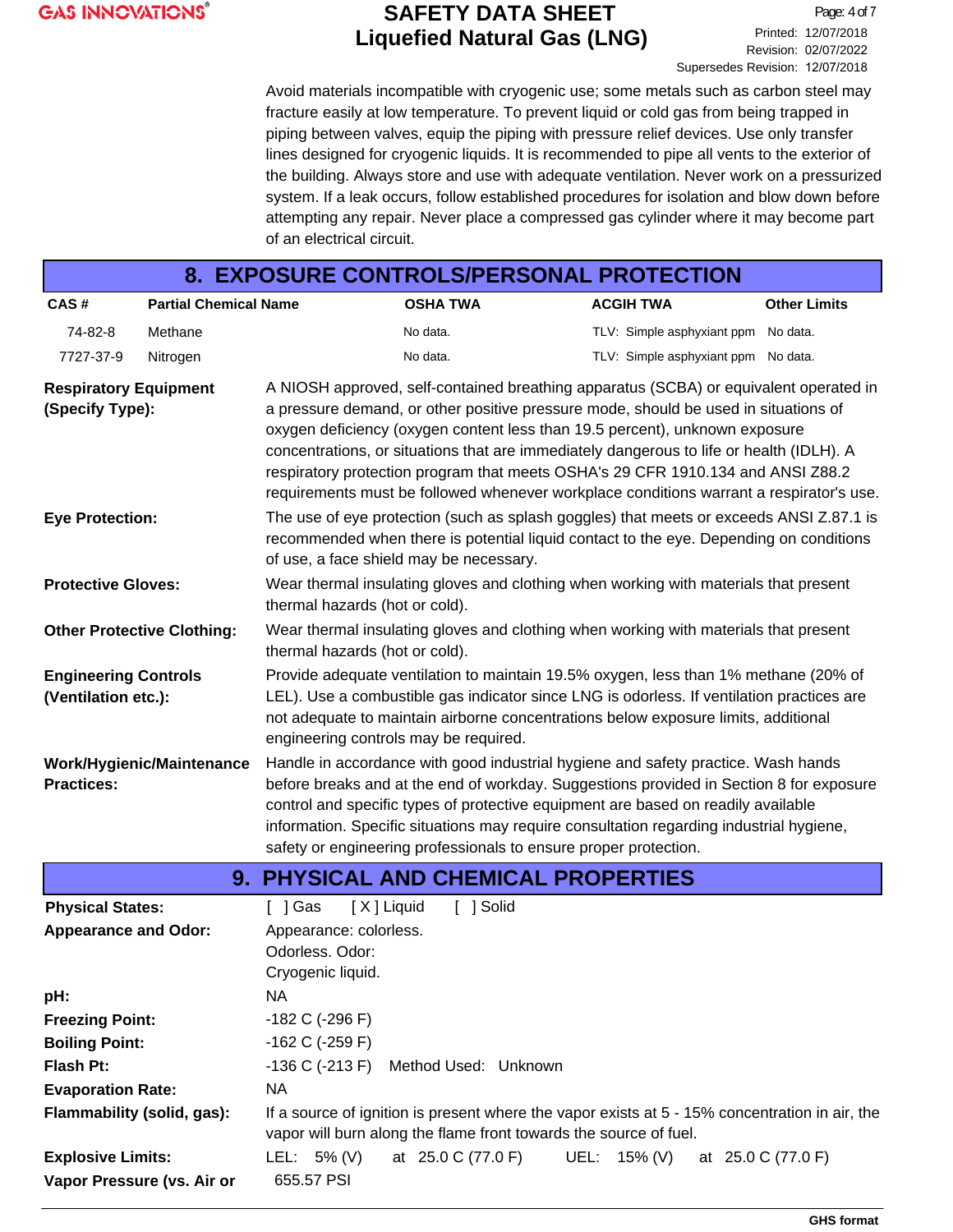| $mm Hg$ :                                                   |                                                                                                                                                                                                                                                                                                     |                                              |                                                                                                                       |  |  |
|-------------------------------------------------------------|-----------------------------------------------------------------------------------------------------------------------------------------------------------------------------------------------------------------------------------------------------------------------------------------------------|----------------------------------------------|-----------------------------------------------------------------------------------------------------------------------|--|--|
| Vapor Density (vs. Air = 1):                                | NA                                                                                                                                                                                                                                                                                                  |                                              |                                                                                                                       |  |  |
| Specific Gravity (Water = 1):                               | NA                                                                                                                                                                                                                                                                                                  |                                              |                                                                                                                       |  |  |
| Density:                                                    | 0.415                                                                                                                                                                                                                                                                                               | at -164 C (-263 F)                           |                                                                                                                       |  |  |
| <b>Solubility in Water:</b>                                 | No data.                                                                                                                                                                                                                                                                                            |                                              |                                                                                                                       |  |  |
| <b>Saturated Vapor</b>                                      | NA                                                                                                                                                                                                                                                                                                  |                                              |                                                                                                                       |  |  |
| <b>Concentration:</b>                                       |                                                                                                                                                                                                                                                                                                     |                                              |                                                                                                                       |  |  |
| <b>Octanol/Water Partition</b>                              | No data.                                                                                                                                                                                                                                                                                            |                                              |                                                                                                                       |  |  |
| <b>Coefficient:</b>                                         |                                                                                                                                                                                                                                                                                                     |                                              |                                                                                                                       |  |  |
| <b>Percent Volatile:</b>                                    | 100 % by volume.                                                                                                                                                                                                                                                                                    |                                              |                                                                                                                       |  |  |
| <b>Autoignition Pt:</b>                                     | 537 C (999 F)                                                                                                                                                                                                                                                                                       |                                              |                                                                                                                       |  |  |
| Decomposition Temperature: No data.                         |                                                                                                                                                                                                                                                                                                     |                                              |                                                                                                                       |  |  |
| <b>Viscosity:</b>                                           | <b>NA</b>                                                                                                                                                                                                                                                                                           |                                              |                                                                                                                       |  |  |
| Molecular Formula & Weight: CH4                             |                                                                                                                                                                                                                                                                                                     | 16.042                                       |                                                                                                                       |  |  |
|                                                             |                                                                                                                                                                                                                                                                                                     | <b>10. STABILITY AND REACTIVITY</b>          |                                                                                                                       |  |  |
| <b>Reactivity:</b>                                          |                                                                                                                                                                                                                                                                                                     | Stable under recommended storage conditions. |                                                                                                                       |  |  |
| <b>Stability:</b>                                           | Unstable $\lceil \quad \rceil$                                                                                                                                                                                                                                                                      | Stable $[X]$                                 |                                                                                                                       |  |  |
| <b>Conditions To Avoid -</b>                                |                                                                                                                                                                                                                                                                                                     |                                              | Heat, flames and sparks. Air. Heat will increase pressure in the storage tank.                                        |  |  |
| Instability:                                                |                                                                                                                                                                                                                                                                                                     | Stable under recommended storage conditions. |                                                                                                                       |  |  |
| Avoid:                                                      |                                                                                                                                                                                                                                                                                                     |                                              | <b>Incompatibility - Materials To</b> Air. Oxygen, Strong oxidizing agents. halides, chlorinated compounds, fluorine. |  |  |
|                                                             |                                                                                                                                                                                                                                                                                                     |                                              | Hazardous Decomposition or High temperatures and fire conditions can result in the formation of carbon monoxide and   |  |  |
| <b>Byproducts:</b>                                          | carbon dioxide.                                                                                                                                                                                                                                                                                     |                                              |                                                                                                                       |  |  |
| <b>Possibility of Hazardous</b><br><b>Reactions:</b>        | Will occur $[X]$                                                                                                                                                                                                                                                                                    | Will not occur [ ]                           |                                                                                                                       |  |  |
| <b>Conditions To Avoid -</b><br><b>Hazardous Reactions:</b> | static electricity.                                                                                                                                                                                                                                                                                 |                                              | Keep away from source of: ignition, heat, high temperatures, flames, sparks, welding and                              |  |  |
|                                                             |                                                                                                                                                                                                                                                                                                     | <b>11. TOXICOLOGICAL INFORMATION</b>         |                                                                                                                       |  |  |
| <b>Toxicological Information:</b>                           |                                                                                                                                                                                                                                                                                                     | Mutagenicity: Not expected.                  |                                                                                                                       |  |  |
|                                                             |                                                                                                                                                                                                                                                                                                     | on the developing fetus.                     | Reproductive toxicity: Not expected. Hypoxia during pregnancy may have adverse effects                                |  |  |
|                                                             | This material can act as a simple asphyxiant by displacement of air. Anesthetic effects at<br>high concentrations. High concentrations may reduce the amount of oxygen available,<br>especially in confined spaces.                                                                                 |                                              |                                                                                                                       |  |  |
| <b>Irritation or Corrosion:</b>                             | May cause frostbite.                                                                                                                                                                                                                                                                                |                                              |                                                                                                                       |  |  |
| <b>Symptoms related to</b>                                  |                                                                                                                                                                                                                                                                                                     |                                              | The vapors are not irritants, but direct contact of the eyes, skin with cold vapors or Iqiuid                         |  |  |
|                                                             | Toxicological Characteristics: may cause frostbite, burns, permanent ocular and skin lesions. Even though non-toxic by<br>inhalation, exposure to high concentrations may cause a depression of the nervous<br>system (rapid respiration, dizziness, headaches), but without any long-term effects. |                                              |                                                                                                                       |  |  |
|                                                             |                                                                                                                                                                                                                                                                                                     |                                              |                                                                                                                       |  |  |
| <b>Chronic Toxicological</b><br>Effects:                    | No data available.                                                                                                                                                                                                                                                                                  |                                              |                                                                                                                       |  |  |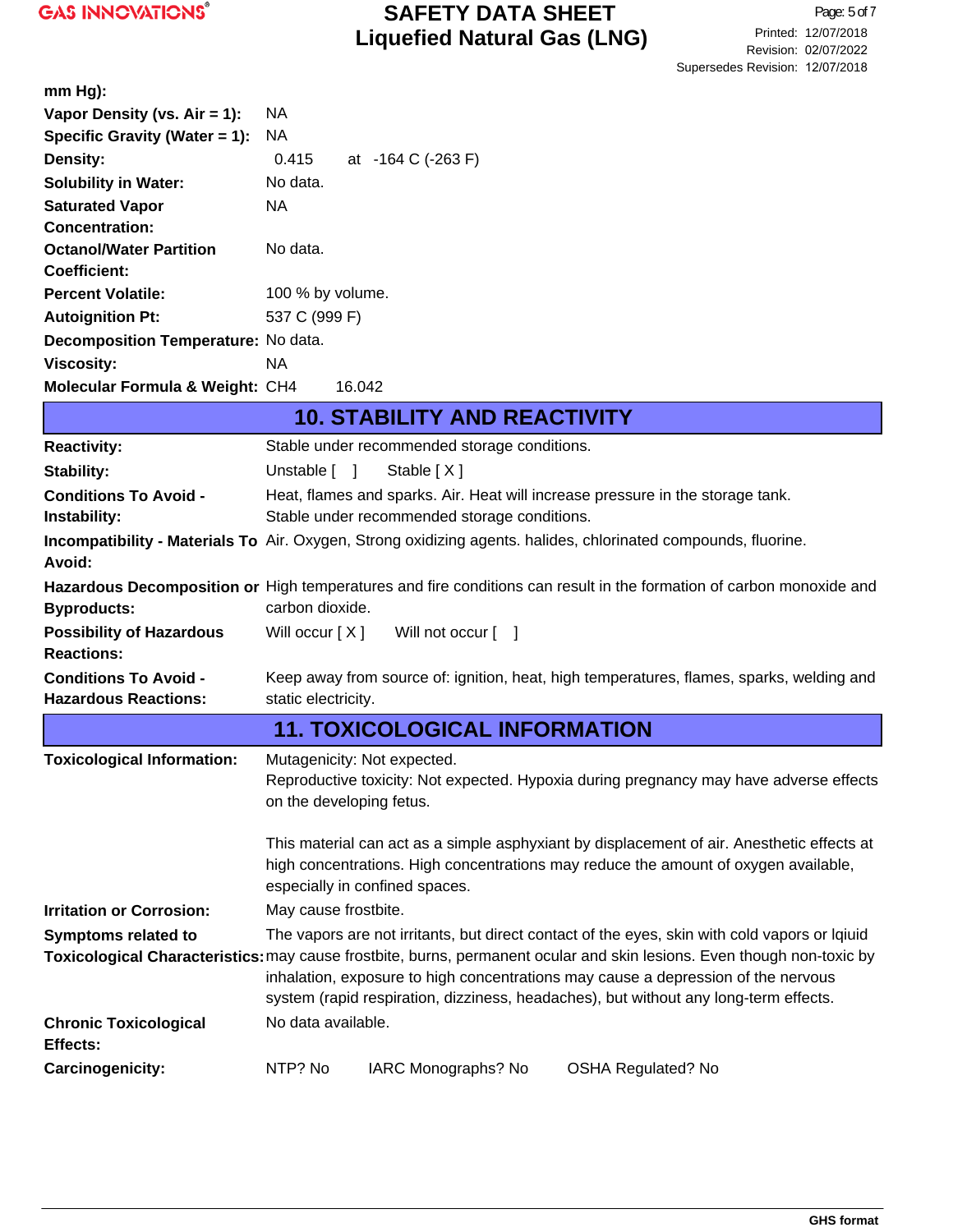

|                                           | <b>12. ECOLOGICAL INFORMATION</b>                                                                                                                                                                                         |
|-------------------------------------------|---------------------------------------------------------------------------------------------------------------------------------------------------------------------------------------------------------------------------|
| <b>General Ecological</b><br>Information: | Petroleum gases will readily evaporate from the surface and would not be expected to<br>have significant adverse effects in the aquatic environment.<br>Classification: No classified hazards.                            |
| Persistence and<br>Degradability:         | The hydrocarbons in this material are expected to be inherently biodegradable. In<br>practice, hydrocarbon gases are not likely to remain in solution long enough for<br>biodegradation to be a significant loss process. |
| <b>Bioaccumulative Potential:</b>         | Does not bioaccumulate.                                                                                                                                                                                                   |
| <b>Mobility in Soil:</b>                  | Due to the extreme volatility of petroleum gases, air is the only environmental<br>compartment in which they will be found.                                                                                               |
| Other adverse effects:                    | Not expected.                                                                                                                                                                                                             |
|                                           | <b>13. DISPOSAL CONSIDERATIONS</b>                                                                                                                                                                                        |
| <b>Waste Disposal Method:</b>             | This material is a gas and would not typically be managed as a waste. Dispose of<br>contents and containers in accordance with local, regional, national, and international<br>regulations.                               |
|                                           | <b>14. TRANSPORT INFORMATION</b>                                                                                                                                                                                          |

#### **LAND TRANSPORT (US DOT):**

| DOT Proper Shipping Name: Natural Gas, refrigerated, liquid. |                 |                      |
|--------------------------------------------------------------|-----------------|----------------------|
| <b>DOT Hazard Class:</b>                                     | 2.1             | <b>FLAMMABLE GAS</b> |
| <b>UN/NA Number:</b>                                         | UN1972          |                      |
| <b>Precautionary Label:</b>                                  | ERG Number: 115 |                      |
|                                                              |                 |                      |



# **15. REGULATORY INFORMATION**

#### **EPA SARA (Superfund Amendments and Reauthorization Act of 1986) Lists**

| CAS#<br>74-82-8                                                                                                                                                                               | <b>Hazardous Components (Chemical Name)</b><br>Methane | S. 302 (EHS)<br>No.                                                                                                                                                                                                                                                                                  | S. 304 RQ<br>No.                                                                                                                                                                                                                                                                                                                                                                         | S. 313 (TRI)<br>No. |  |  |  |
|-----------------------------------------------------------------------------------------------------------------------------------------------------------------------------------------------|--------------------------------------------------------|------------------------------------------------------------------------------------------------------------------------------------------------------------------------------------------------------------------------------------------------------------------------------------------------------|------------------------------------------------------------------------------------------------------------------------------------------------------------------------------------------------------------------------------------------------------------------------------------------------------------------------------------------------------------------------------------------|---------------------|--|--|--|
| 7727-37-9                                                                                                                                                                                     | Nitrogen                                               | <b>No</b>                                                                                                                                                                                                                                                                                            | No.                                                                                                                                                                                                                                                                                                                                                                                      | No                  |  |  |  |
| CAS#                                                                                                                                                                                          | <b>Hazardous Components (Chemical Name)</b>            | <b>Other US EPA or State Lists</b>                                                                                                                                                                                                                                                                   |                                                                                                                                                                                                                                                                                                                                                                                          |                     |  |  |  |
| 74-82-8<br>7727-37-9                                                                                                                                                                          | Methane<br>Nitrogen                                    | WI Air: No                                                                                                                                                                                                                                                                                           | TSCA: Yes - Inventory; CA PROP.65: No; CA TAC, Title 8:<br>No; MA Oil/HazMat: Yes; MI CMR, Part 5: No; NC TAP: No;<br>NJ EHS: Yes - 1202; NY Part 597: No; PA HSL: Yes - 1; SC<br>TAP: No: WI Air: No<br>TSCA: Yes - Inventory; CA PROP.65: No; CA TAC, Title 8:<br>No; MA Oil/HazMat: Yes; MI CMR, Part 5: No; NC TAP: No;<br>NJ EHS: No; NY Part 597: No; PA HSL: Yes - 1; SC TAP: No; |                     |  |  |  |
| CAS#<br>74-82-8                                                                                                                                                                               | <b>Hazardous Components (Chemical Name)</b><br>Methane | <b>International Regulatory Lists</b><br>Canadian DSL: Yes: Canadian NDSL: No: Mexico INSQ: Yes<br>- 1971; Australia ICS: Yes; New Zealand IOC: Yes; China<br>IECSC: Yes; Japan ENCS: Yes - 9-1726; Korea ECL: Yes -<br>KE-23181; Philippines ICCS: Yes; REACH: Yes -<br>01-2119474442-39: Full, (P) |                                                                                                                                                                                                                                                                                                                                                                                          |                     |  |  |  |
| Canadian DSL: Yes; Canadian NDSL: No; Mexico INSQ: Yes;<br>7727-37-9<br>Nitrogen<br>Australia ICS: Yes; New Zealand IOC: Yes; China IECSC:<br>Yes; Japan ENCS: No; Korea ECL: Yes - KE-25994; |                                                        |                                                                                                                                                                                                                                                                                                      |                                                                                                                                                                                                                                                                                                                                                                                          |                     |  |  |  |